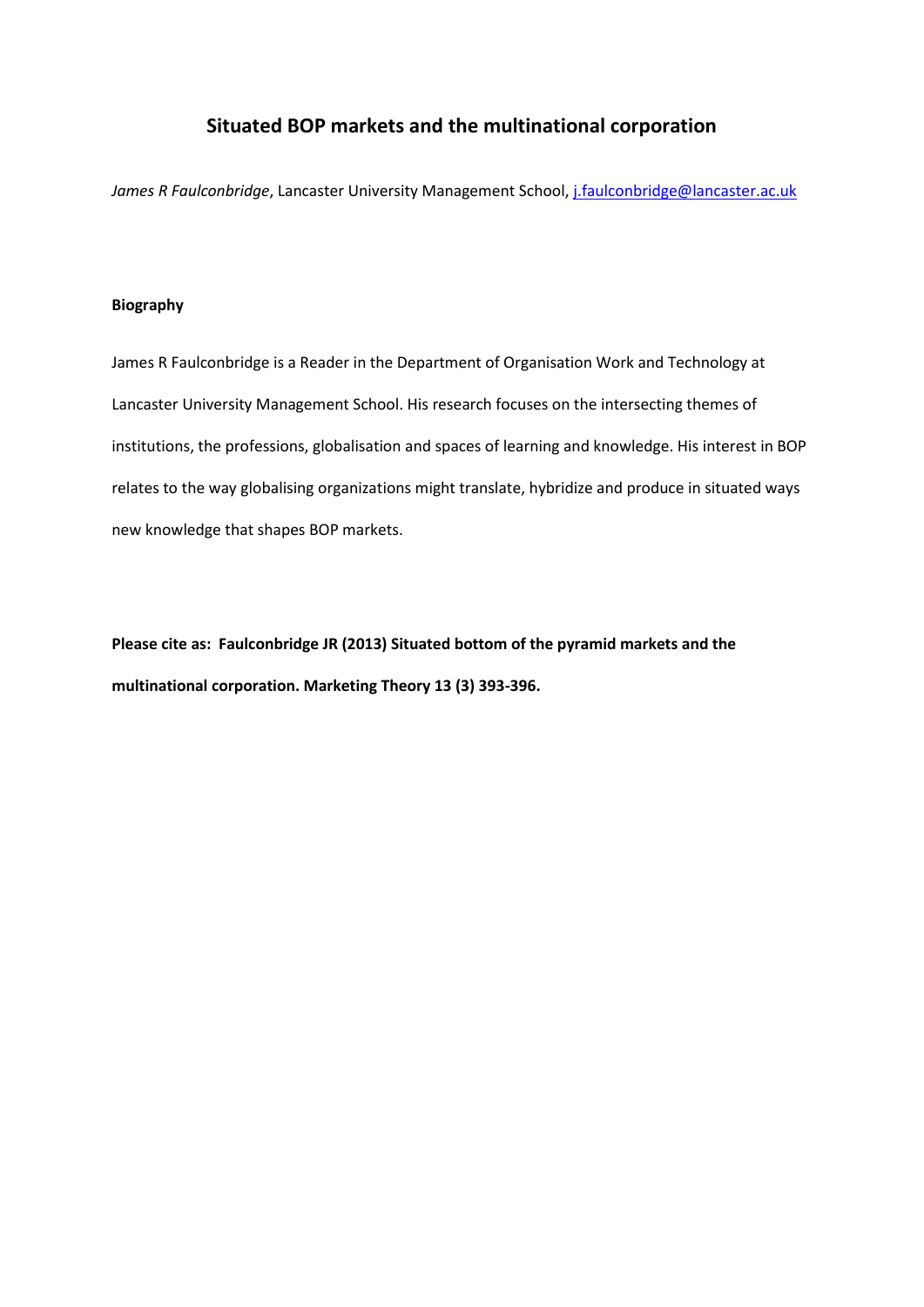# **Situated BOP markets and the multinational corporation**

by

James R Faulconbridge

### **Abstract**

There are significant opportunities to learn from but also develop the literature on multinational corporations when analysing BOP markets. This short review explores three potential opportunities relating to: market making dynamics; knowledge mobilities; and embedded power geometries. Each is explored in turn and helps reveal the complex questions that exist about the situated nature of both BOP markets and the activities of MNCs in these markets. The underlying theme that emerges from the review is that multinationals have the potential to shape in both positive and negative ways in terms of 'trade not aid' the development of BOP markets.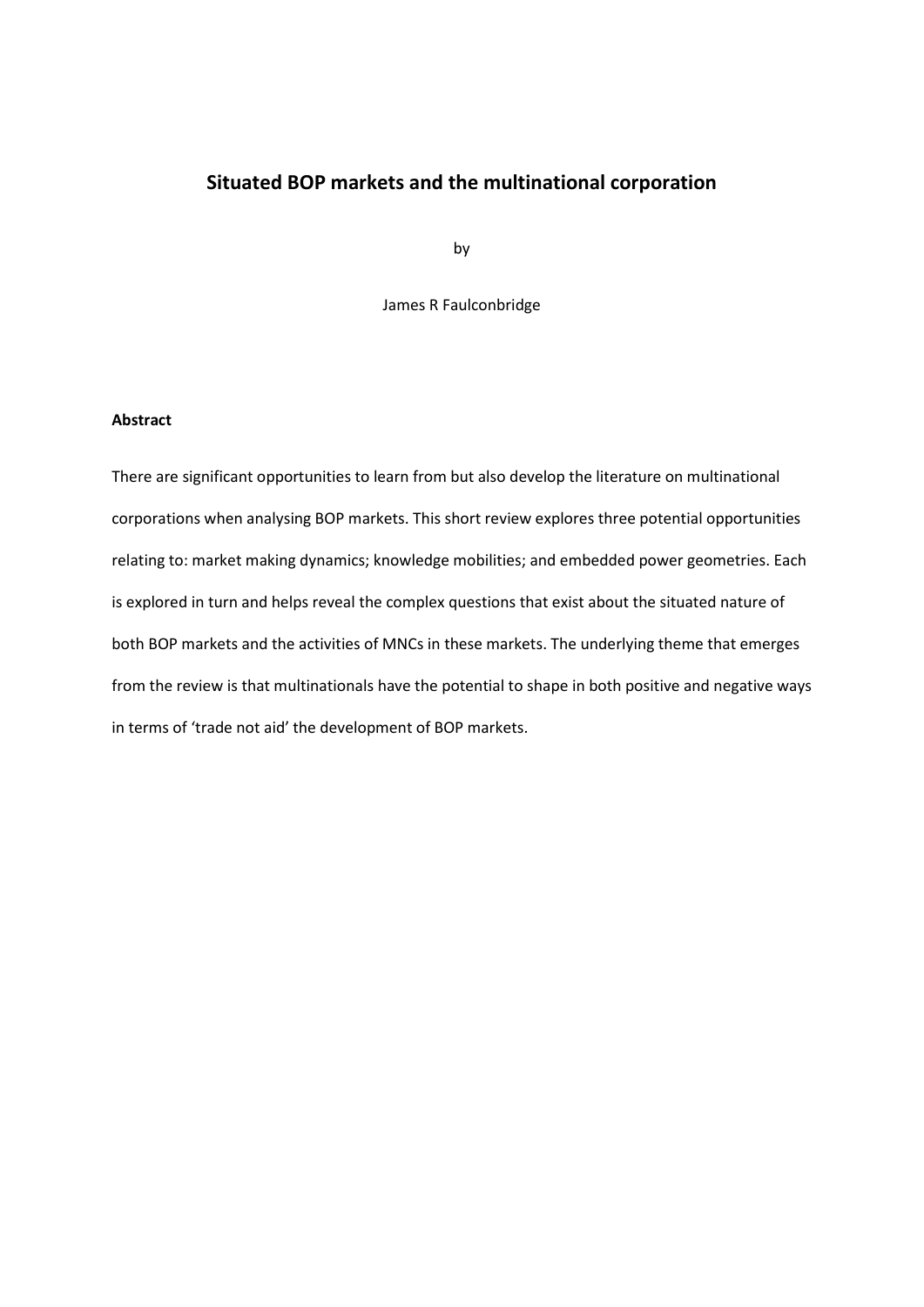## **Situated BOP markets and the multinational corporation**

#### **Introduction**

With its backdrop in debates about 'trade not aid', and the potentially significant role of the multinational corporation (MNC) in market development (Prahalad and Hammond, 2002), there is enormous potential for the BOP literature to learn from and develop the wide-ranging work of social scientists on the networked (Dicken et al., 2001; Nohria and Ghoshal, 1997) yet situated and embedded (Grabher, 1993; Meyer et al., 2011) MNC. Such potential exists because of the inherent tension that exists when the role of MNCs in BOP markets is considered. On the one hand, as has been shown in the context of non-BOP markets (Hall et al., 2009), MNCs have the potential to act as market makers, maximising the potential of BOP markets. But on the other hand, too often MNCs have also been shown to extract surplus value and inhibit upgrading in ways that are detrimental to development (Coe et al., 2004; Kaplinsky, 1993).

It seems crucial, therefore, to consider the potential implications, positive and negative, of BOP markets that are strategically coupled to the activities of MNCs. Following Yeung (2009: 332), strategically coupled is used to refer to the way local producers and consumers in BOP markets and MNCs might become mutually dependent on one another. This dependency raises three key areas for analysis, each of which is outlined below.

**The MNC in BOP markets: three key conundrum** 

*Market making dynamics*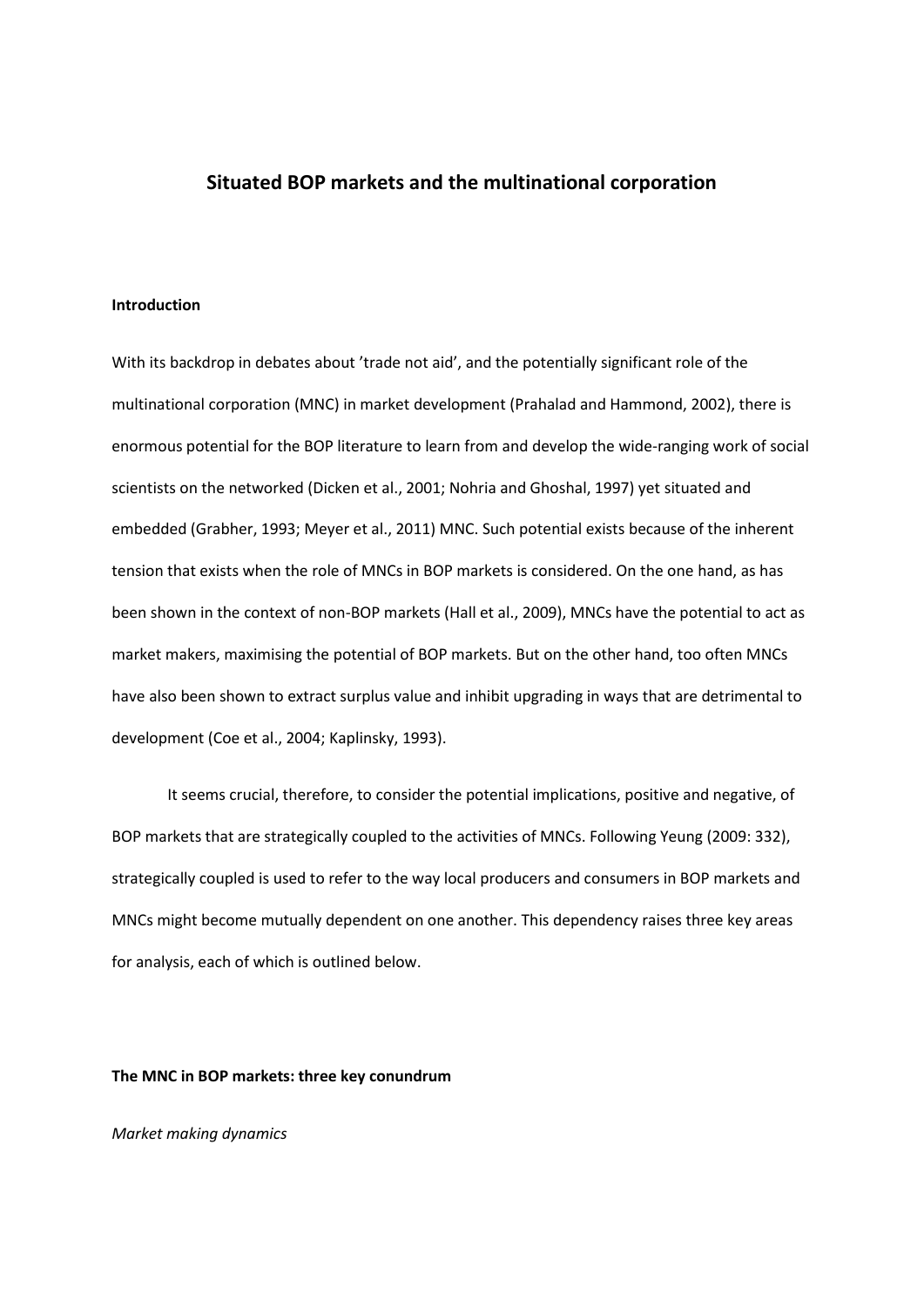One of the fundamental questions facing those seeking to better understand BOP markets relates to the need, to use the language of Araujo (2007), to reconnect marketing to markets and better understand what leads to the emergence of stabilised conditions of demand (Slater, 2002). When considering the role of MNCs in BOP markets, such questions are important as part of evaluation of the pros and cons of the MNC as market maker or market maximiser. The mainstream international business literature tends to assume MNCs play the latter role, entering already existing markets and leveraging their potential through corporate strategies designed to meet demand conditions. But, as both Faulconbridge et al. (2008) and Yeung (2005a) point out, such an approach ignores the role of MNCs as institutional agents capable of making markets through their strategic actions.

In the market maker scenario the MNC would engage in tactics ranging from advertising to product giveaways, consumer education to consumption infrastructure provision, all with the aim of institutionalising particular forms of market and consumption. In the market maximiser scenario, the MNC would seek to identify already existing exchange relations and forms of consumption and adapt corporate strategy to tap into demand. The former tends, although does not have to lend itself more to an imported, potentially place-insensitive and inter-national approach to market making, the latter to the emergence of multiple and distinctive local markets. Such different outcomes are important because they then lead us to ask about whether market making versus maximising roles to a greater or lesser extent involve MNCs creating opportunities for trade, economic growth, development and the improvement of local livelihoods, or risk the construction of conditions in which strategic couplings disadvantage local producers and consumers, curtail development or lead to less than sustainable (culturally, environmentally, socially) markets? Such questions then logically lead to the second and third areas for research outlined below.

#### *Knowledge mobilities*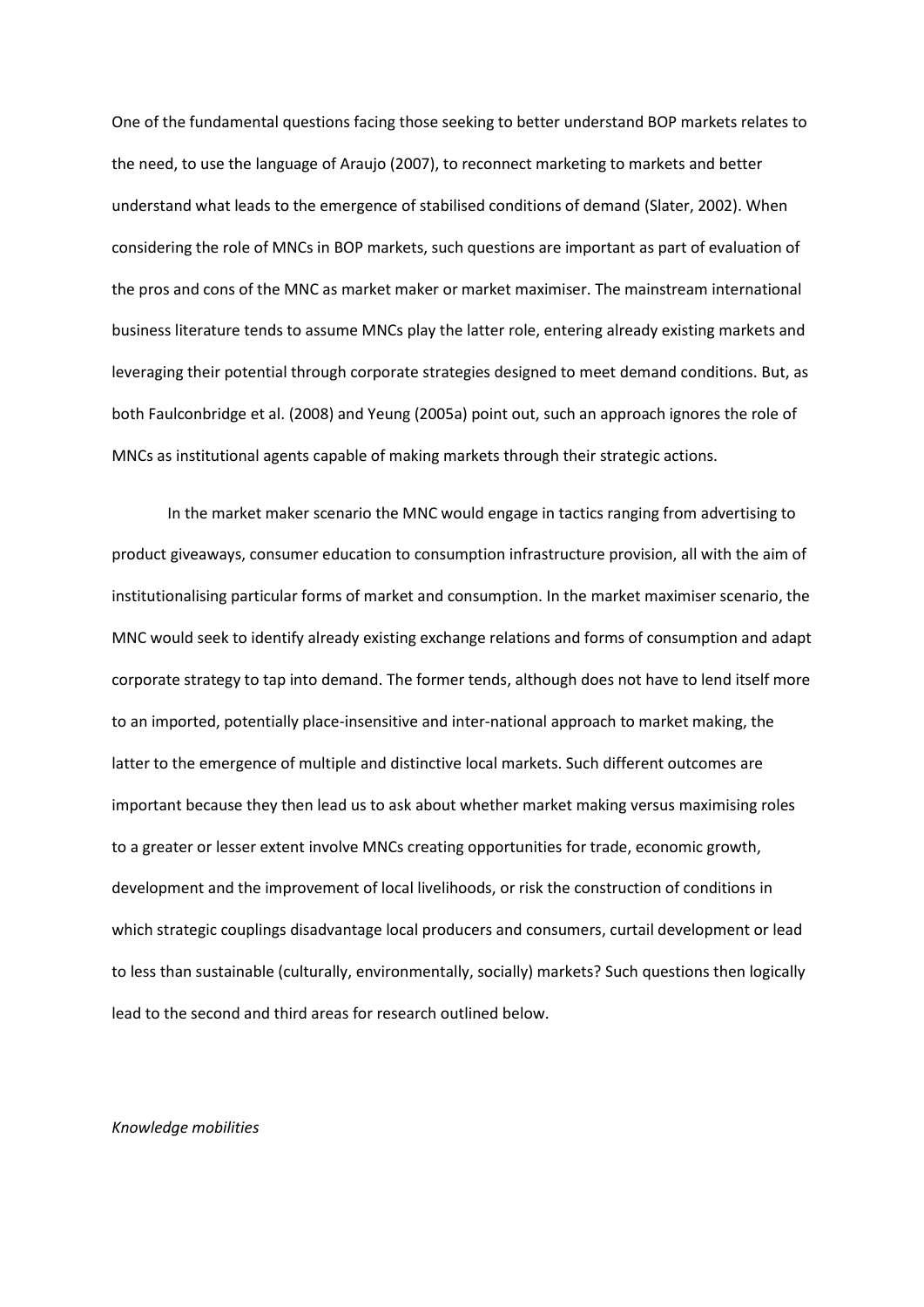One of the supposed defining features of MNCs and their impacts on host-countries relates to the inter-national flow of knowledge (or 'best practice') that underlies market making/maximising efforts (Amin and Cohendet, 2004; Faulconbridge, 2006; Kogut and Zander, 1992). In particular, MNCs are said, through their mobilisation of knowledge generated throughout the worldwide corporate network, to provide infrastructures for the upgrading of the knowledge base of hostcountries. Such knowledge mobility may play a key role in the growth of BOP markets. Yet, at the same time, such mobility also threatens to repress emergent vernacular market practices if, as part of hegemonic power relations, local particularities are not valued and embedded in situated marketing activities.

It thus seems incumbent on researchers to investigate the extent to which what has been described as bricolage (Faulconbridge, 2013), mutation (Peck and Theodore, 2010) and translation (Czarniawska and Sevón, 2005) occurs and/or could be beneficial as part of MNCs activities in BOP markets. Here the focus of analysis falls on whether models of market making or maximising developed in other contexts are reproduced by MNCs in order to make them sensitive to local cultures, norms, needs and infrastructures, rather than being imported wholesale along with the risk this creates of unsuitable markets and detrimental (for local producers and consumers) strategic couplings. Focus also falls on the potential for inter-BOP mutual learning. By replacing tendencies towards forms of colonial thinking that lead to knowledge mobilities being envisaged as something that involves flows from the 'West' to the 'Rest', it becomes possible to analyse the extent to which knowledge gained by MNCs from working in one BOP market can, when filtered through the bricolage/translation/mutation process, be used to help in the development of other BOP markets (and even non-BOP markets).

#### *Embedded power geometries*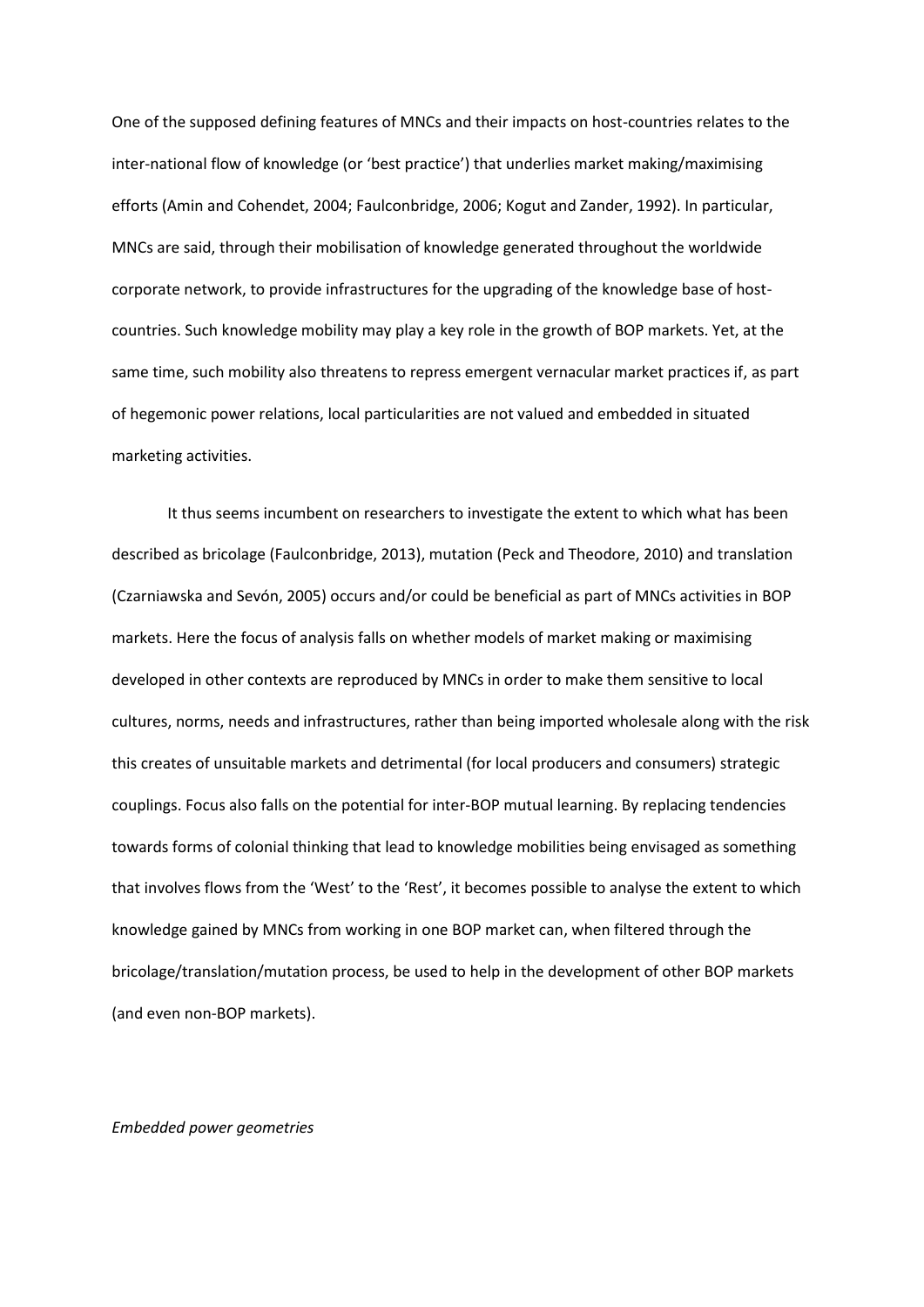All of the above discussions in various ways hint towards the importance of the power relations that determine whether producers and consumers in BOP markets benefit from the activities of MNCs, benefit being a prerequisite if the 'aid not trade' mantra is adhered to. This logically leads to analysis of the factors that determine the relative powerfulness of MNCs and their contending parties in different markets. Here is not the place for a review of the extensive debates on power and its conceptualisation in the context of MNCs (but see Allen, 2003; Clegg et al., 2006). It is worth noting, however, that in this literature power relations between MNCs and contending parties are understood to be situated constructions that vary in form and effect between markets (Faulconbridge, 2012); Yeung (2005b) referring to this contingency as power geometries.

In the case of BOP markets, geometries of power matter because they draw attention to the causes of the variable effects of strategic couplings between MNCs and local producers and consumers. Whether market making or maximisation is beneficial for development and local livelihoods, and whether bricolage/translation/mutation occurs, is likely to be a consequence of contingencies associated with the assets available to both local producers and consumer and the MNC in any particular market. Assets might include everything from regulation to knowledge, infrastructure ownership to discursive logics; the important variable being how local producers and consumers and MNCS each deploy such assets to render themselves powerful. Understanding strategies and situations that generate beneficial outcomes in terms of market emergence and growth, and in terms of the replacement of aid with trade, should therefore be a priority.

#### **Conclusions**

The brief discussion has focussed on questions about both how MNCs might operate in BOP markets but also on how the activities of MNCs might bring about beneficial development outcomes. As such, the agenda for research sketched here is one that brings together insights from an international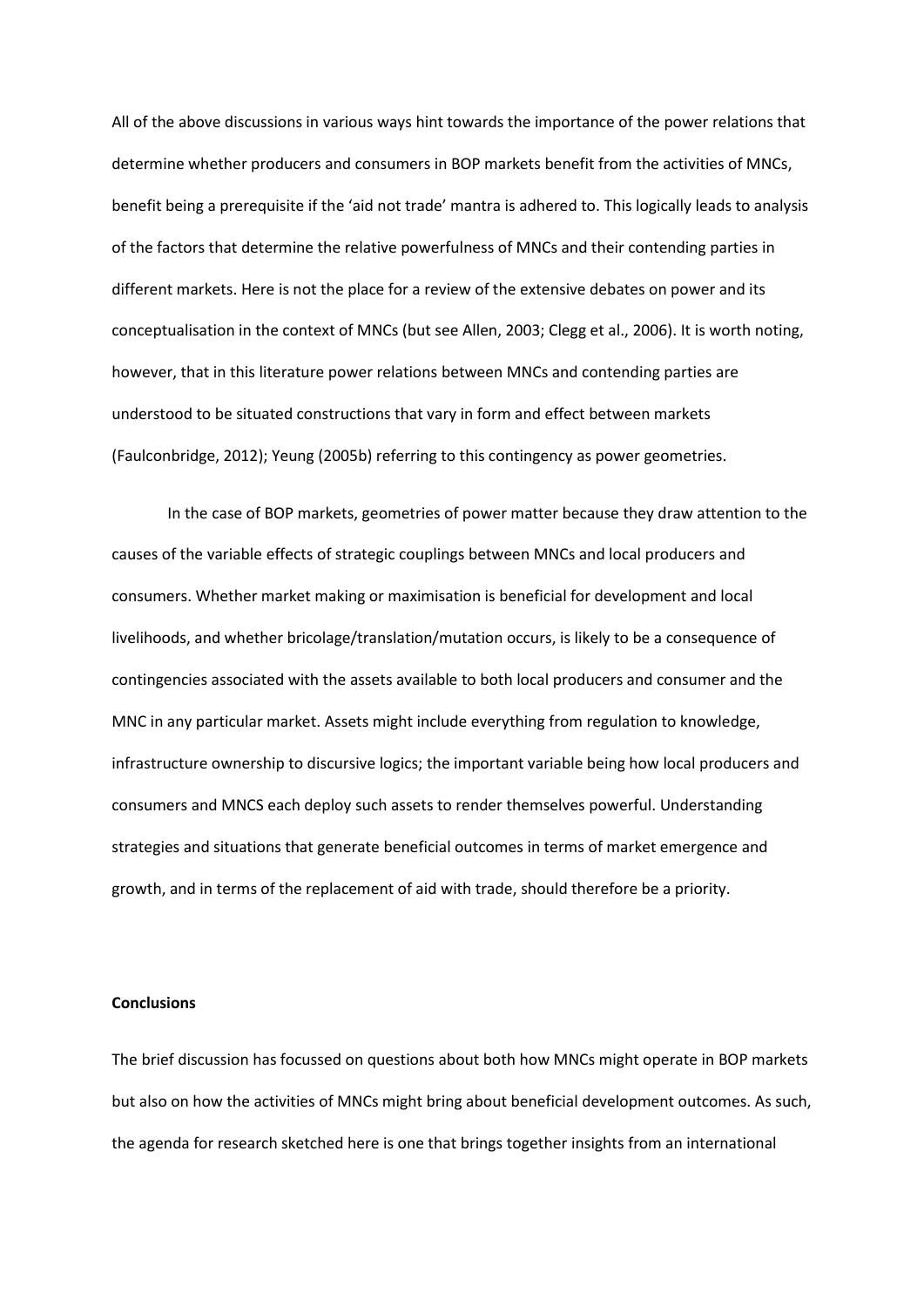business, geographical and marketing perspective to advance knowledge in a critically reflexive yet

practical manner.

### **References**

Allen, J. 2003. *Lost Geographies of power,* Oxford: Blackwell.

- Amin, A. & Cohendet, P. 2004. *Architectures of knowledge: Firms capabilities and communities,*  Oxford: Oxford University Press.
- Araujo, L. 2007. "Markets, market-making and marketing". *Marketing Theory* 7(3):221-26.
- Clegg, S., Courpasson, D. & Phillips, N. 2006. *Power and organizations,* London: Sage.
- Coe, N., Hess, M., Yeung, H. W.-C., Dicken, P. & Henderson, J. 2004. ''Globalizing' regional development: a global production networks perspective", *Transactions of the Institue of British Geographers NS,* 29: 468-84.
- Czarniawska, B. & Sevón, G. 2005 "Translation is a vehicle, imitation its motor, fashion sits at the wheel", In Czarniawska, B. & Sevón, G. (eds) *Global ideas.* Copenhagen: Copenhagen Business School Press.
- Dicken, P., Kelly, P. F., Olds, K. & Yeung, H. W.-C. 2001. "Chains and network, territories and scales: towards a relational framework for analysing the global econom", *Global Networks,* 1: 89-112.
- Faulconbridge, J. R. 2006. "Stretching tacit knowledge beyond a local fix? Global spaces of learning in advertising professional service firms", *Journal of Economic Geography,* 6: 517-40.
- Faulconbridge, J. R. 2012. "Economic geographies of power: Methodological challenges and interdisciplinary analytical possibilities", *Progress in Human Geography,* 36: 734-456.
- Faulconbridge, J. R. 2013. "Mobile 'green' design knowledge: Institutions, bricolage and the relational production of embedded sustainable building designs", *Transactions of the Institue of British Geographers NS*.
- Faulconbridge, J. R., Hall, S. & Beaverstock, J. V. 2008. "New insights into the internationalization of producer services: Organizational strategies and spatial economies for global headhunting firms", *Environment and Planning A,* 40: 210-34.
- Grabher, G. 1993. *The embedded firm: On the socioeconomics of industrial networks,* London: Routledge.
- Kaplinsky, R. 1993. "Export processing zones in the Dominican Republic: transforming manufactures into commodities", *World Development,* 21: 1851-65.
- Kogut, B. & Zander, U. 1992. "Knowledge of the firm, combinative capabilities, and the replication of technology", *Organization Science,* 3: 383-97.
- Meyer, K. E., Mudambi, R. & Narula, R. 2011. "Multinational Enterprises and Local Contexts: The Opportunities and Challenges of Multiple Embeddedness", *Journal of Management Studies,* 48: 235- 52.
- Nohria, N. & Ghoshal, S. 1997. *The differentiated network,* San Francisco: Jossey Bass.
- Peck, J. & Theodore, N. 2010. "Mobilizing policy: Models, methods, and mutations", *Geoforum,* 41: 169-74.
- Prahalad, C. K., and Allen Hammond. 2002. "Serving the World's Poor, Profitably.*Harvard Business Review* 80(9):48-57.
- Slater, D. 2002. "Markets, materiality and the 'new economy'' in S. Metcalfe and A. Warde (eds) *Market relations and the competitive process*. Manchester, Manchester University Press, 95-129.
- Yeung, H. W.-C. 2005a. "Organizational space: a new frontier in international business strategy?", *Critical Perspectives on International Business* 1: 219-40.